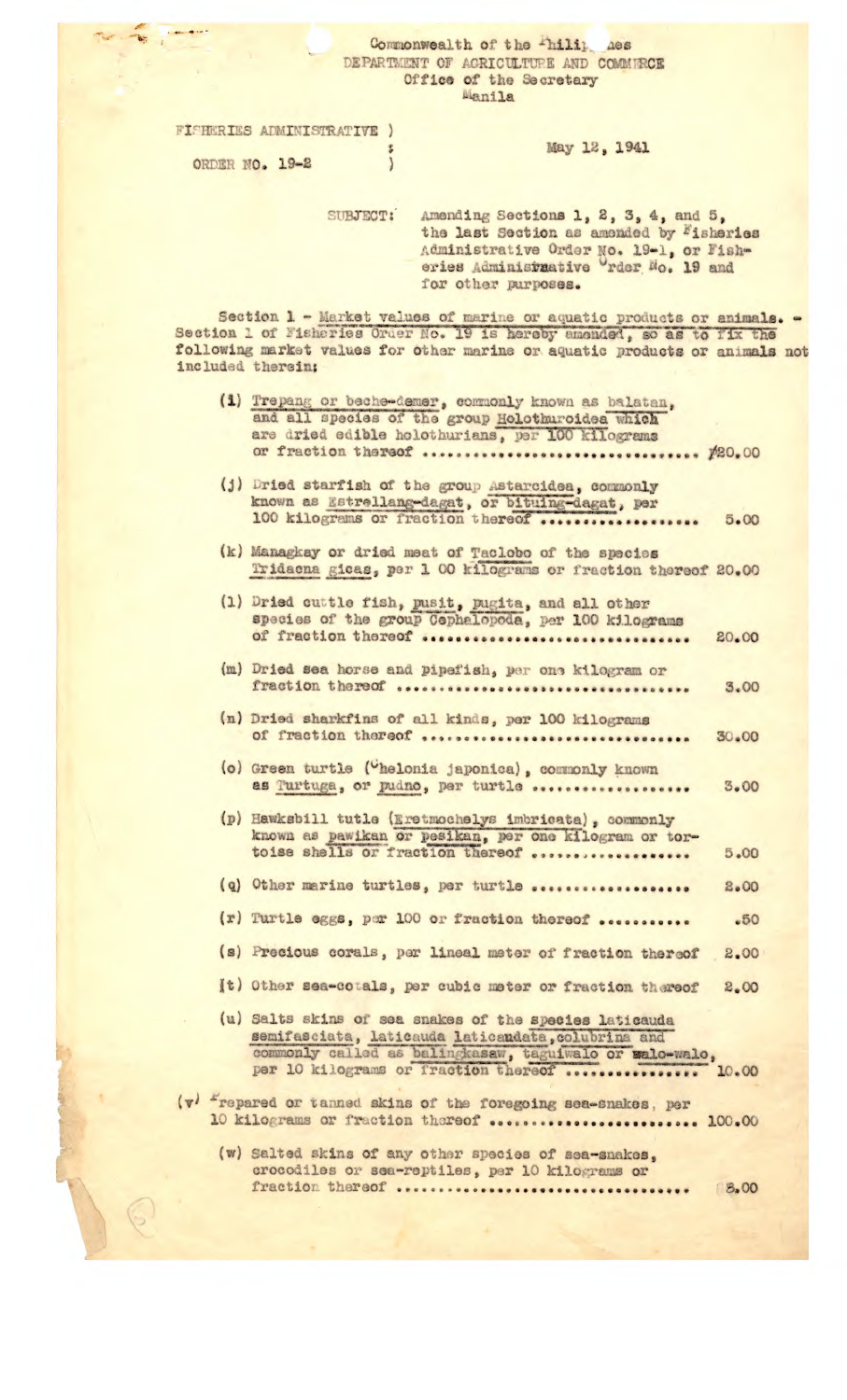- (x) Prepared or tanned skins of any other species of sea-snakes, crocodiels or sea-reptiles, per kilograms or fraction thereof ................ 80.00
- (y) Sponges, per 10 kilograms or fractions thereof ... 8.00
- (z) All other unclassified marine products or animals per 10 kilograms or fraction thereof .............. 5.00

Section 2, Sections two, three, four and five of Fisheries Administrative Order No. 19, the last section as amended by Fisheries Administrative Order No. 19-1, are amonded to read as follows:

"Sec. 2. Payment of fee on shell and other marine or aquatic products or animals gathered. - The fees on shells or other matine or aquatic products or animals gathered, dead or alive, at the rate of five per cent (5%) based on the market values provided in this Order and Fisheries Order No. 19, shall be collected from the (1) owners of pearling or shell collecting boats, (2) licensed divers, if not using<br>any vessels, (3) buying or (4) possessors of such shell or other marine or aquatic products or animals, dead or alive, unless it can be proven by such buyers or possessors by proper documents or o ficial receipts that the fees have already been paid by the collectors or gatherers of such shells or other marine or aquatic products or animals."

"Sec. 3 - Preparation of auxiliary invoice.- Before transporting from the fishing grounds shells or other matine or aquatic products or animals gathered, as provided in Section 1 hereof, the collector, dealer, or possessor, shall list such shells or aquatic products or animals on an auxiliary invoice to be furnished by the Chief, "ivision of Fisheries, Department of Agriculture and Commerce, Manila. This invoice should state the kind, quantity, value and origin of shells, aquatic products or animals, and how the required fees have been paid and who received the payments giving therein the numbers and dates of the official receipts. The auxiliary invoice for each shipment shall be made in quadruplicate and shall accompany the products dexcribed therein, from which they must not be separated until the marine products or animals reach their destination."

"Sec. 4. - Presentation of <sup>I</sup>nvoice. - "o owner or mas-<br>ter of any vessel plying in 'hilippine waters, station agent of a railroad company, manager or owner of truck or any transportation facility, either on land, air or water, shall accept for shipment or discharge shells or other aquatic products or otherwise dispose of same without having received an auxiliary invoice for such shells or aquatic products or animals. Upon a rival of the shipment of shells or other marine or aquatic products or animals at their destination, the auxiliary invoice should presented to the Chief, Division of Fisheries, Manila, or to the local "istrict Fisheri Officer, fish warden, or customs officer or agent or, in thier absence, to the deputy provinicial treasurer of the municipality of destination, before whom such auxiliary invoice shall be sworn to, the required fees should be paid for which official receipts will be issued by the receiving officer (General Form No. 13(A) and a permit to discarge the shells or other marine or aquatic products or animals should be requested, after filling in the blank spaces provided for the purpose near the auxiliary invoice."

 $F40140.19-3$